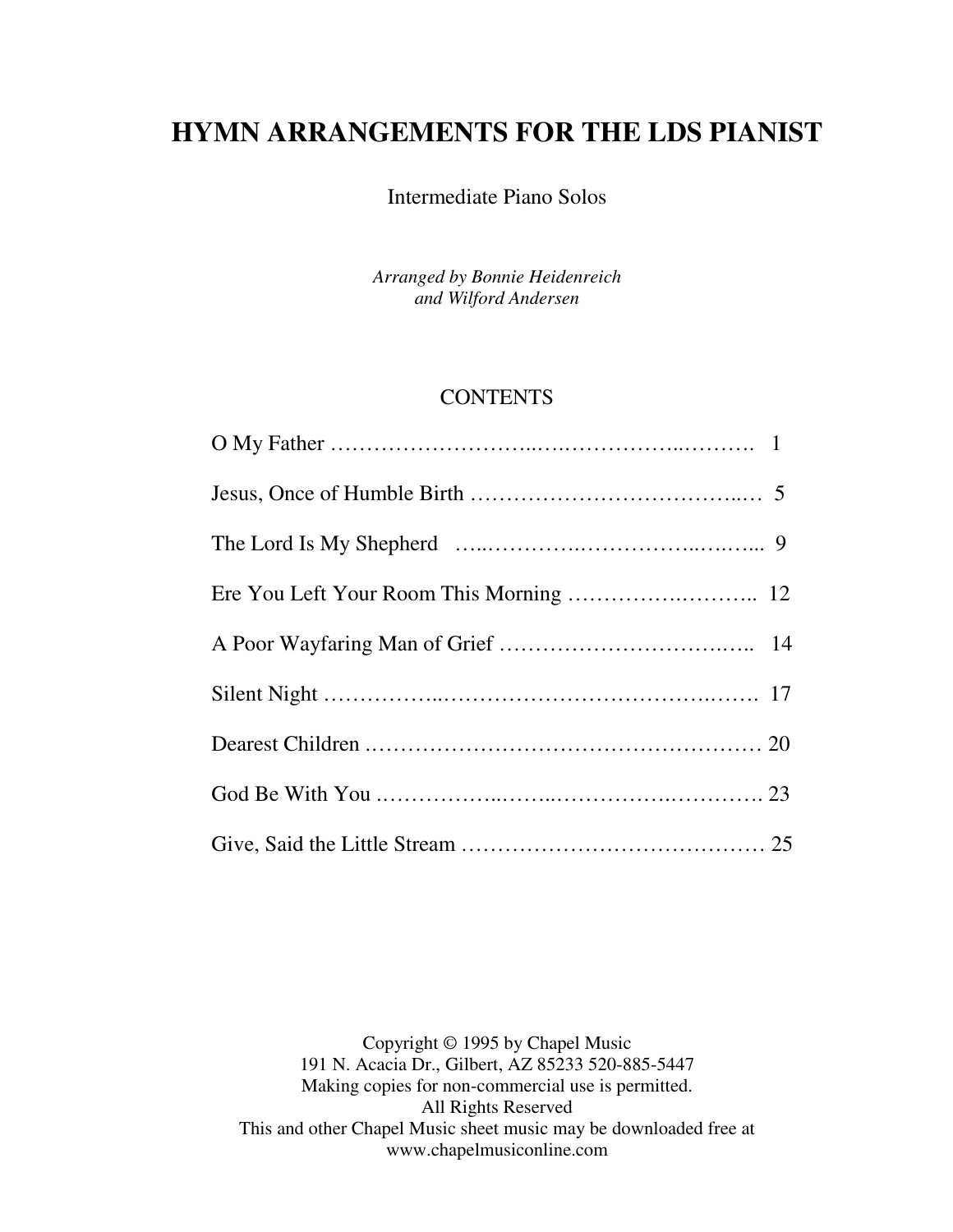### **O My Father**

JAMES McGRANAHAN arr. Bonnie Heidenreich







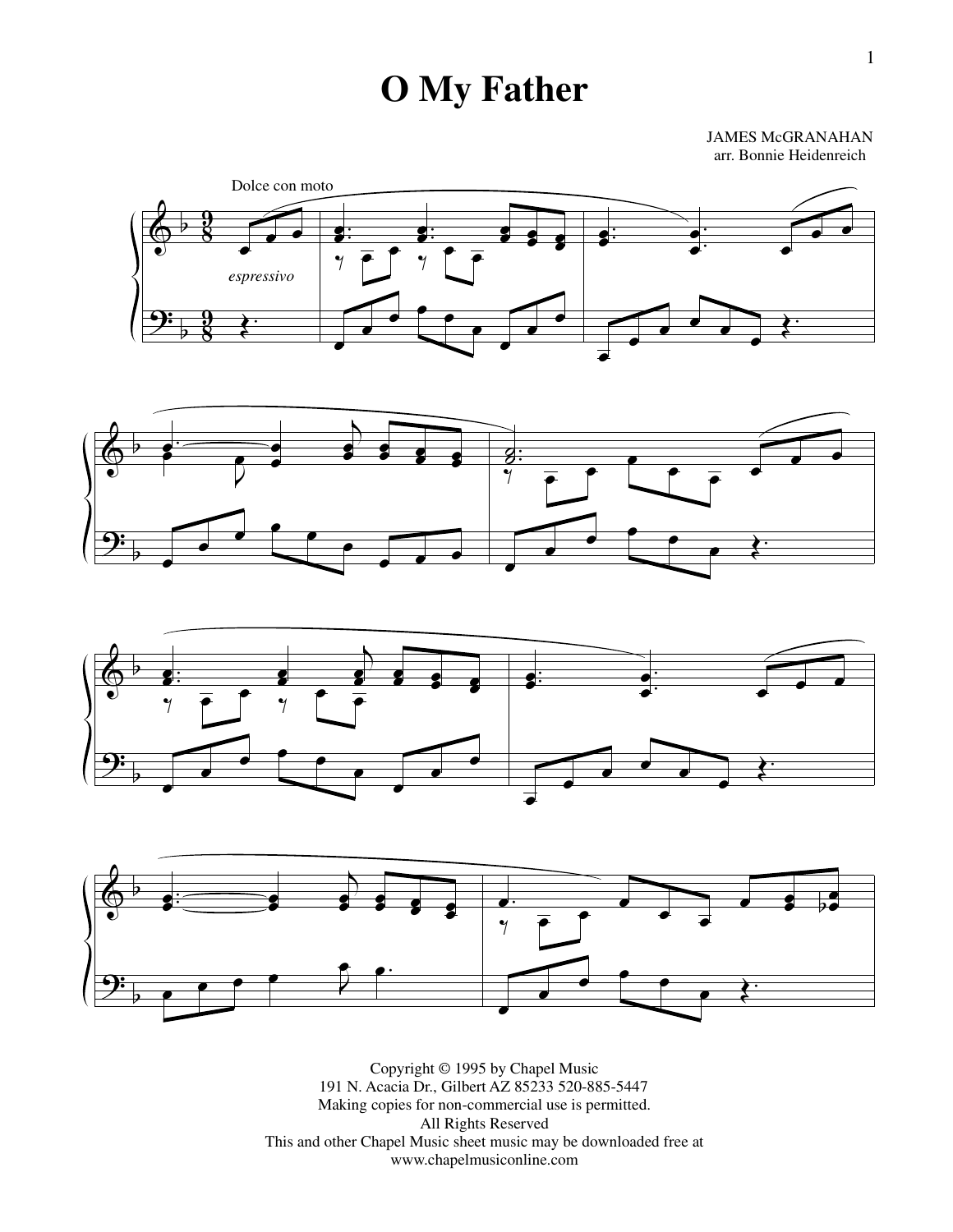





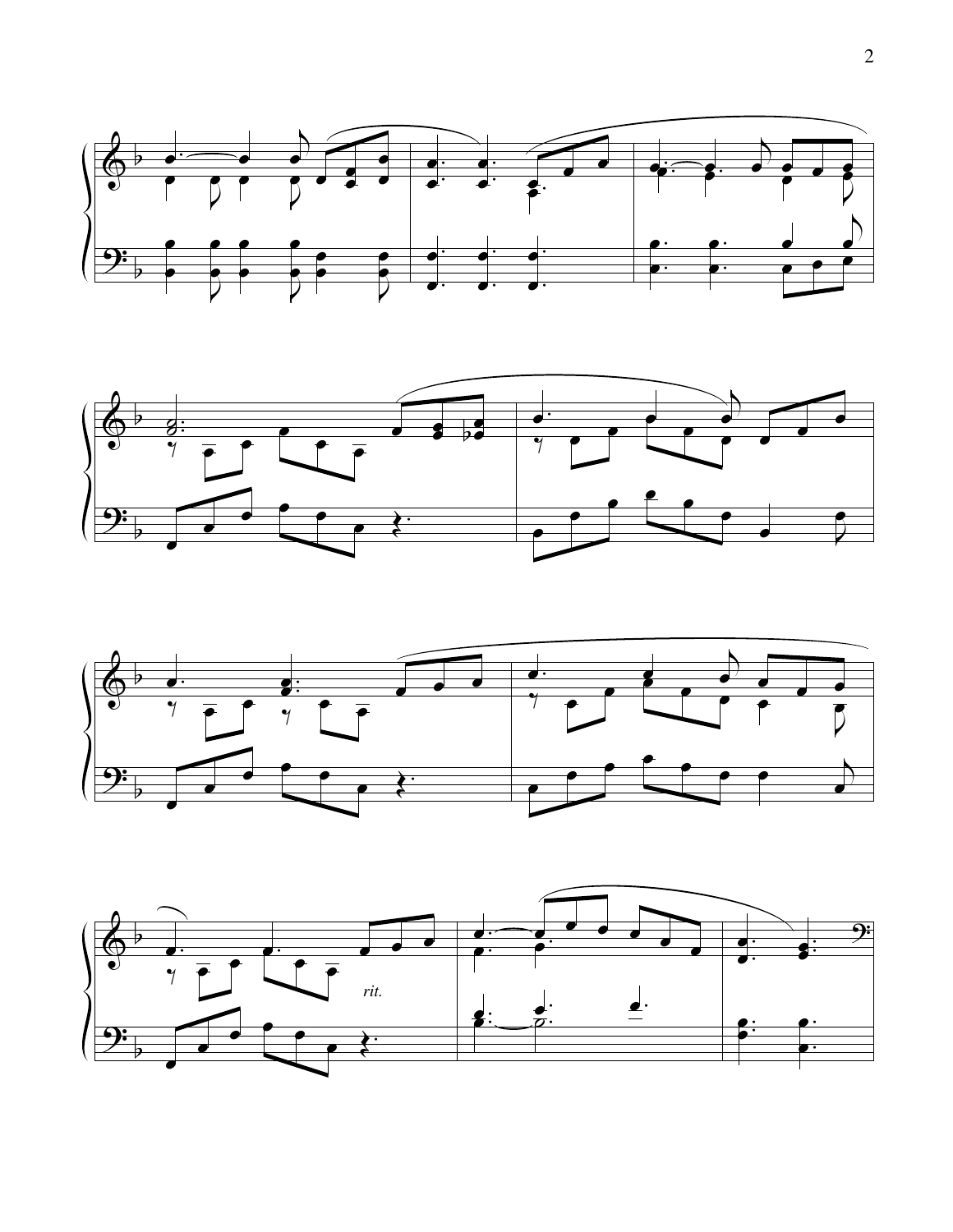





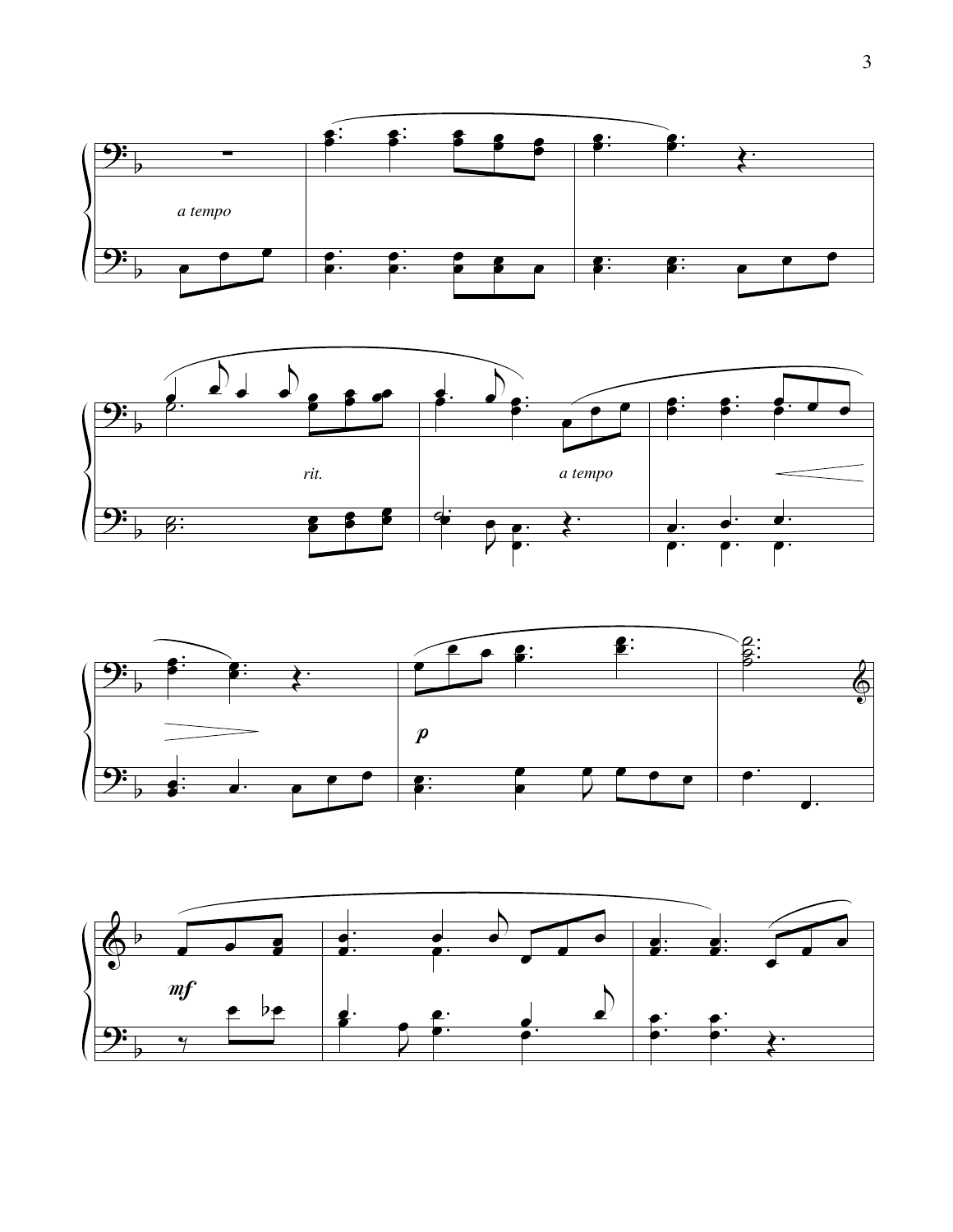





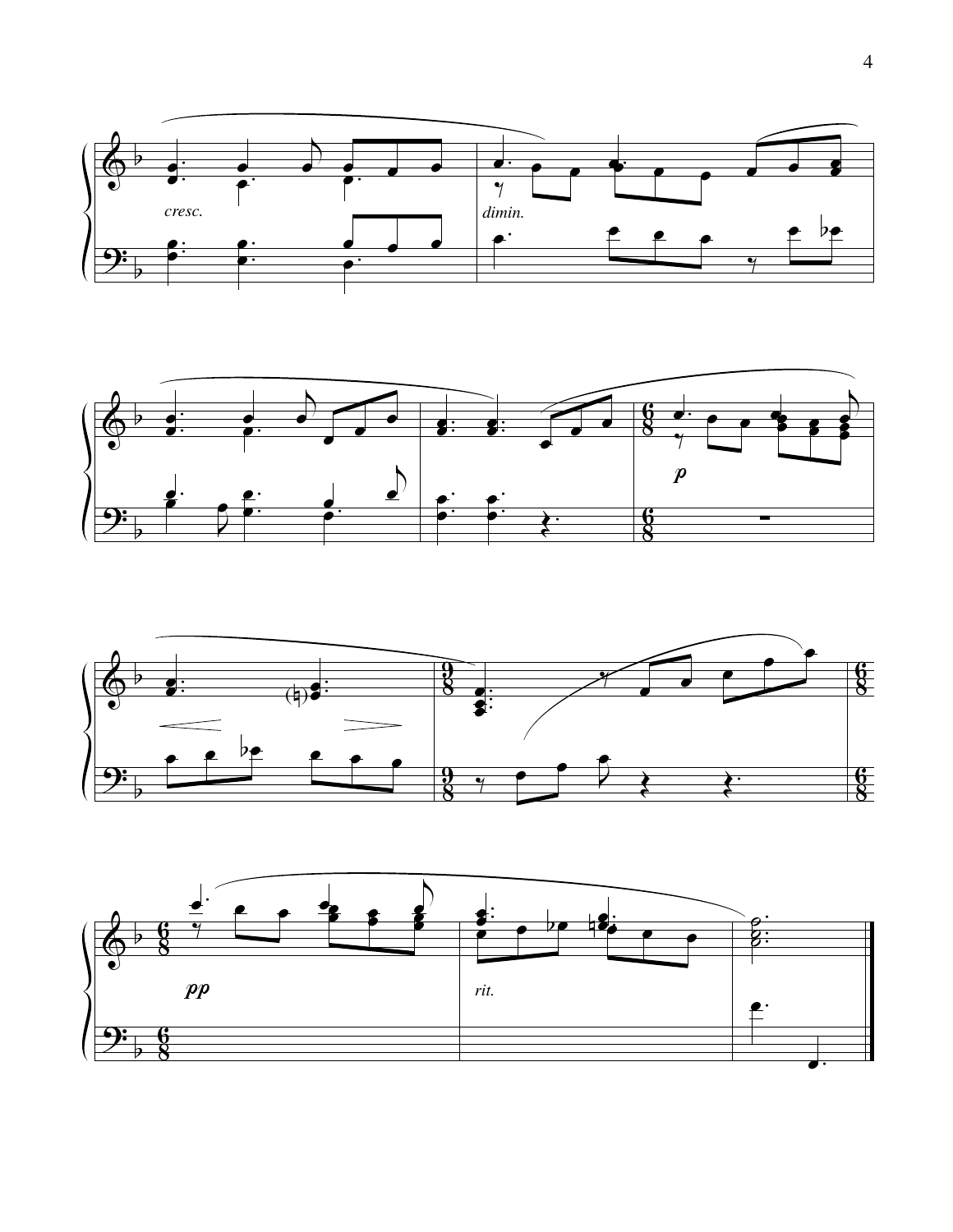### **Jesus, Once of Humble Birth**

FROM "ENGLISH CHORISTER" arr. Wilford Andersen









Copyright © 1995 by Chapel Music 191 N. Acacia Dr., Gilbert AZ 85233 520-885-5447 Making copies for non-commercial use is permitted. All Rights Reserved This and other Chapel Music sheet music may be downloaded free at www.chapelmusiconline.com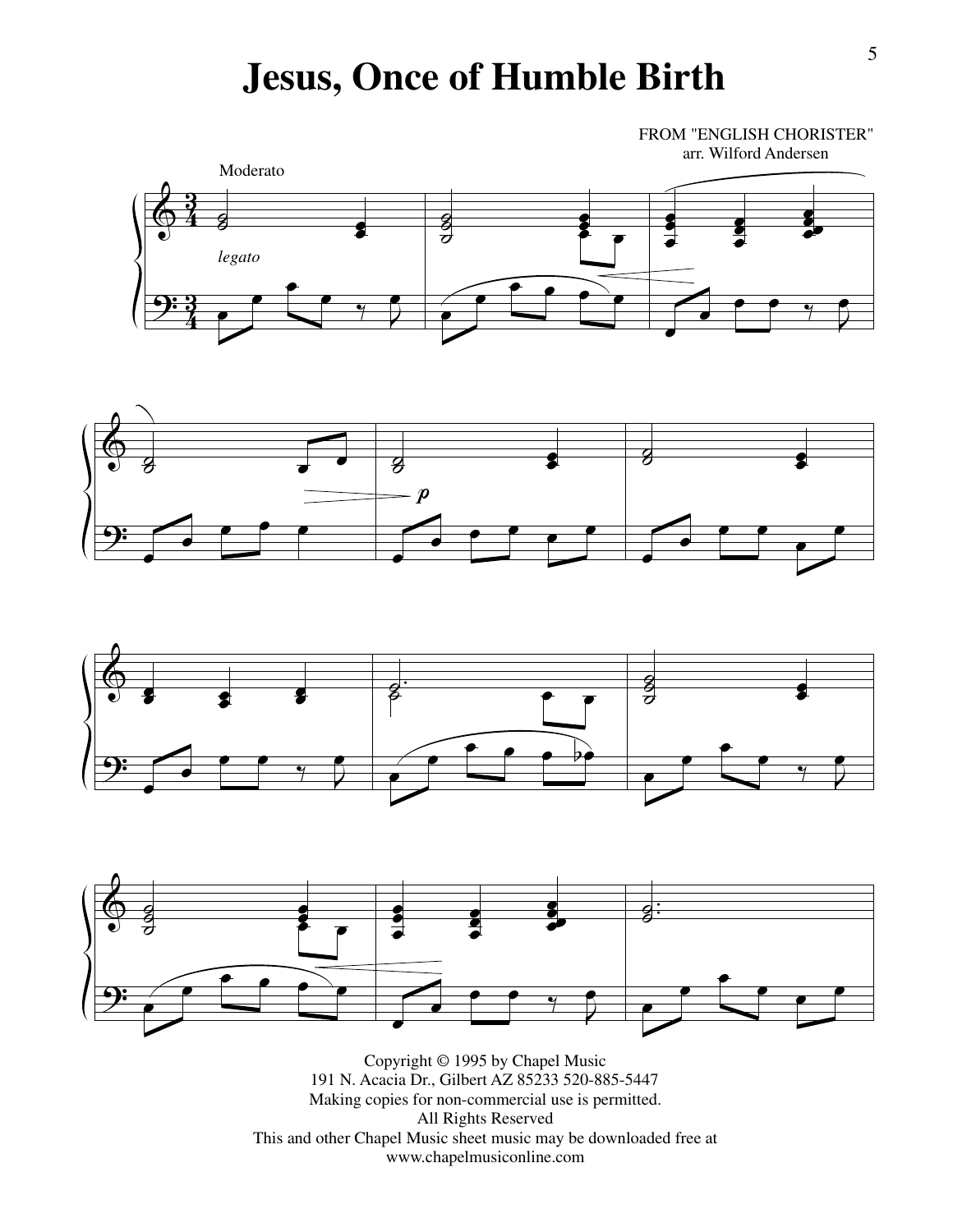





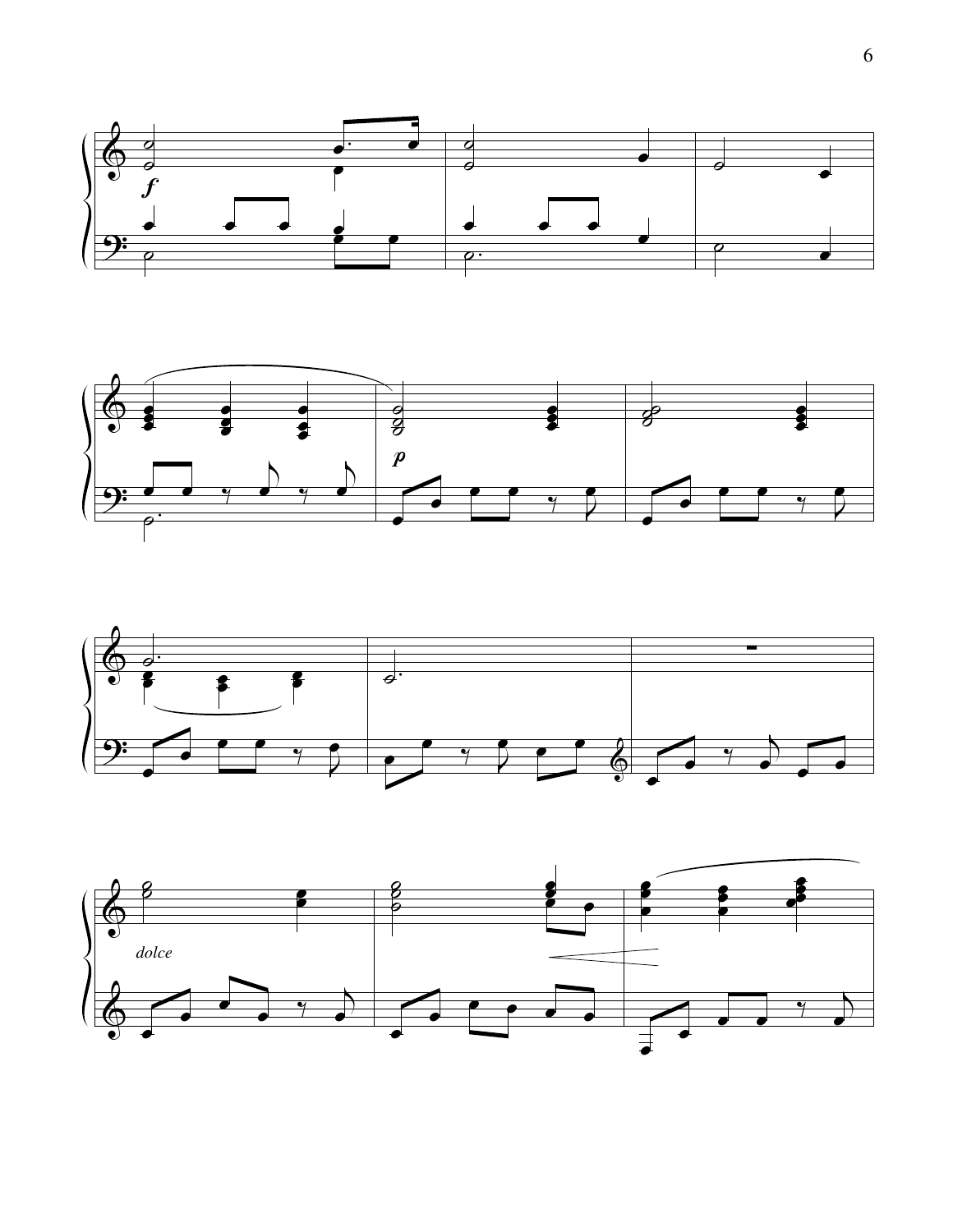





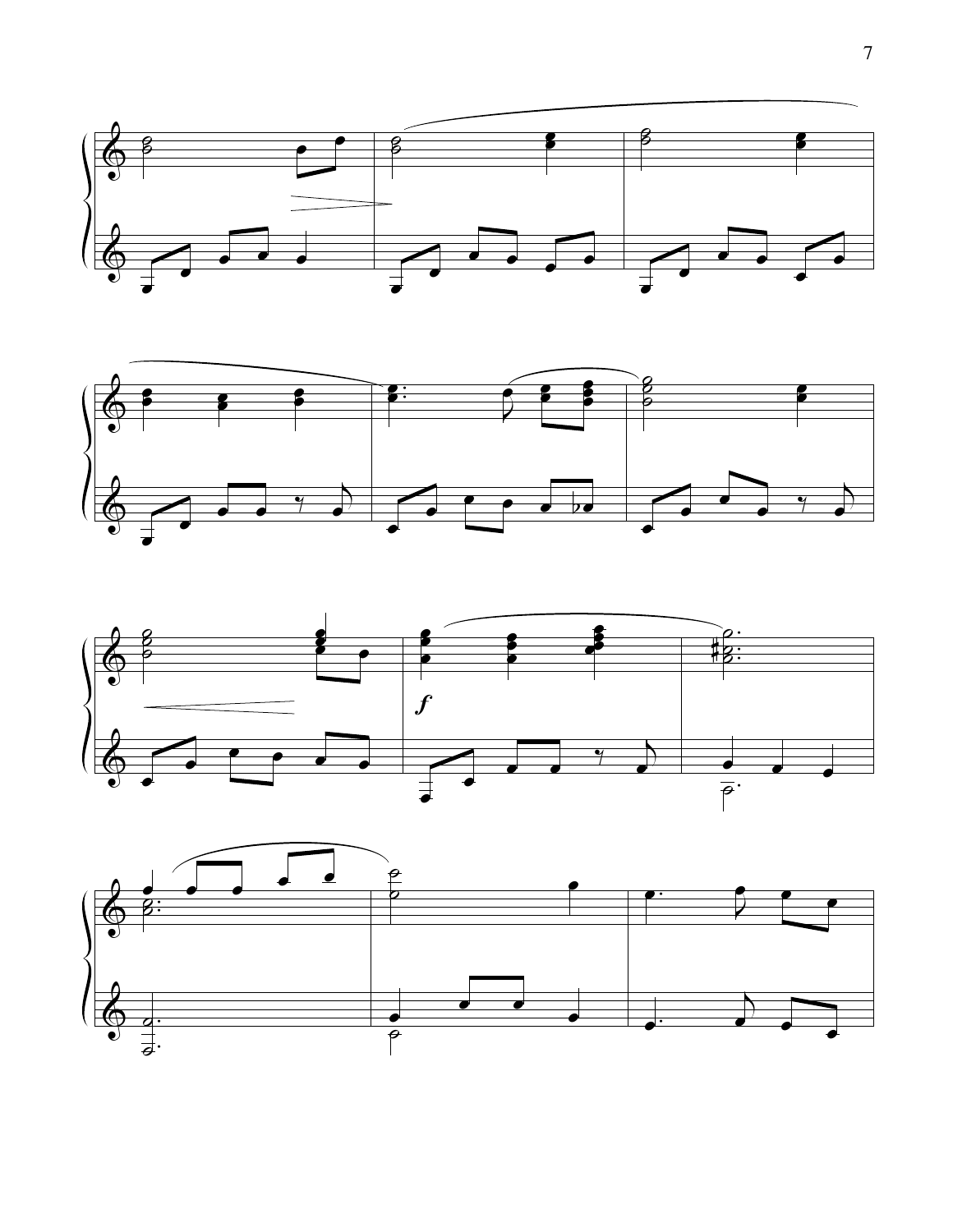



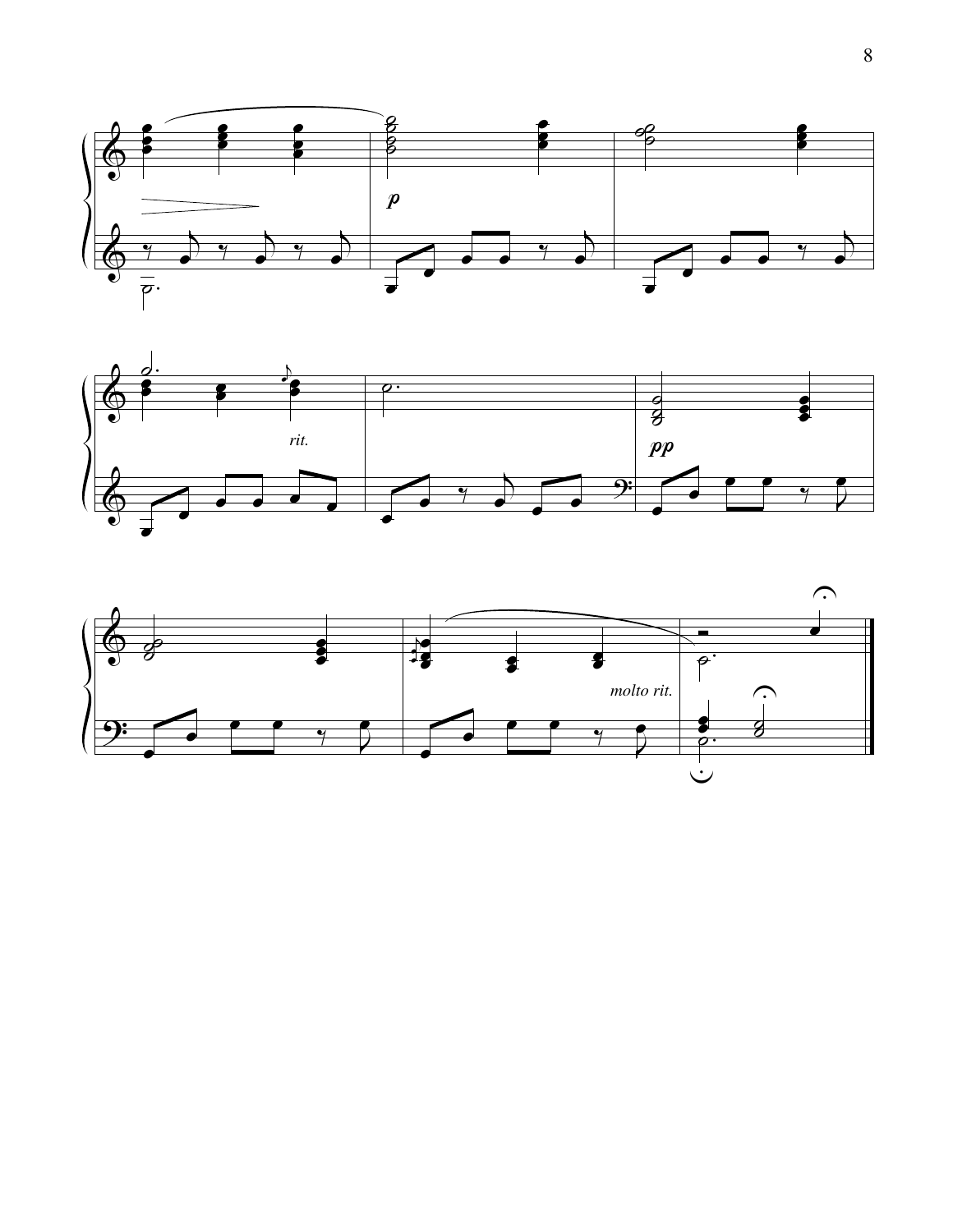### **The Lord Is My Shepherd**

THOMAS KOSCHAT arr. Bonnie Heidenreich







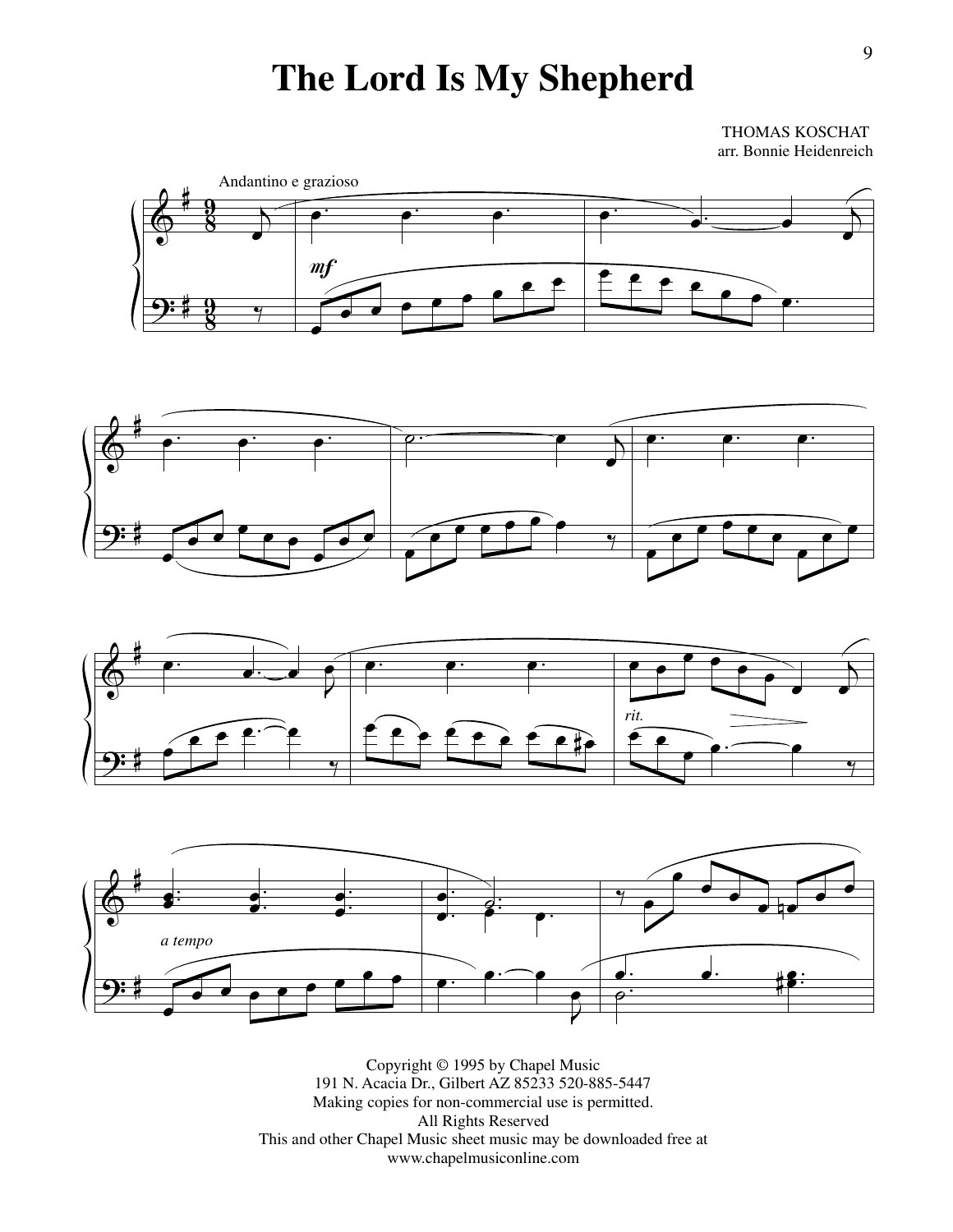





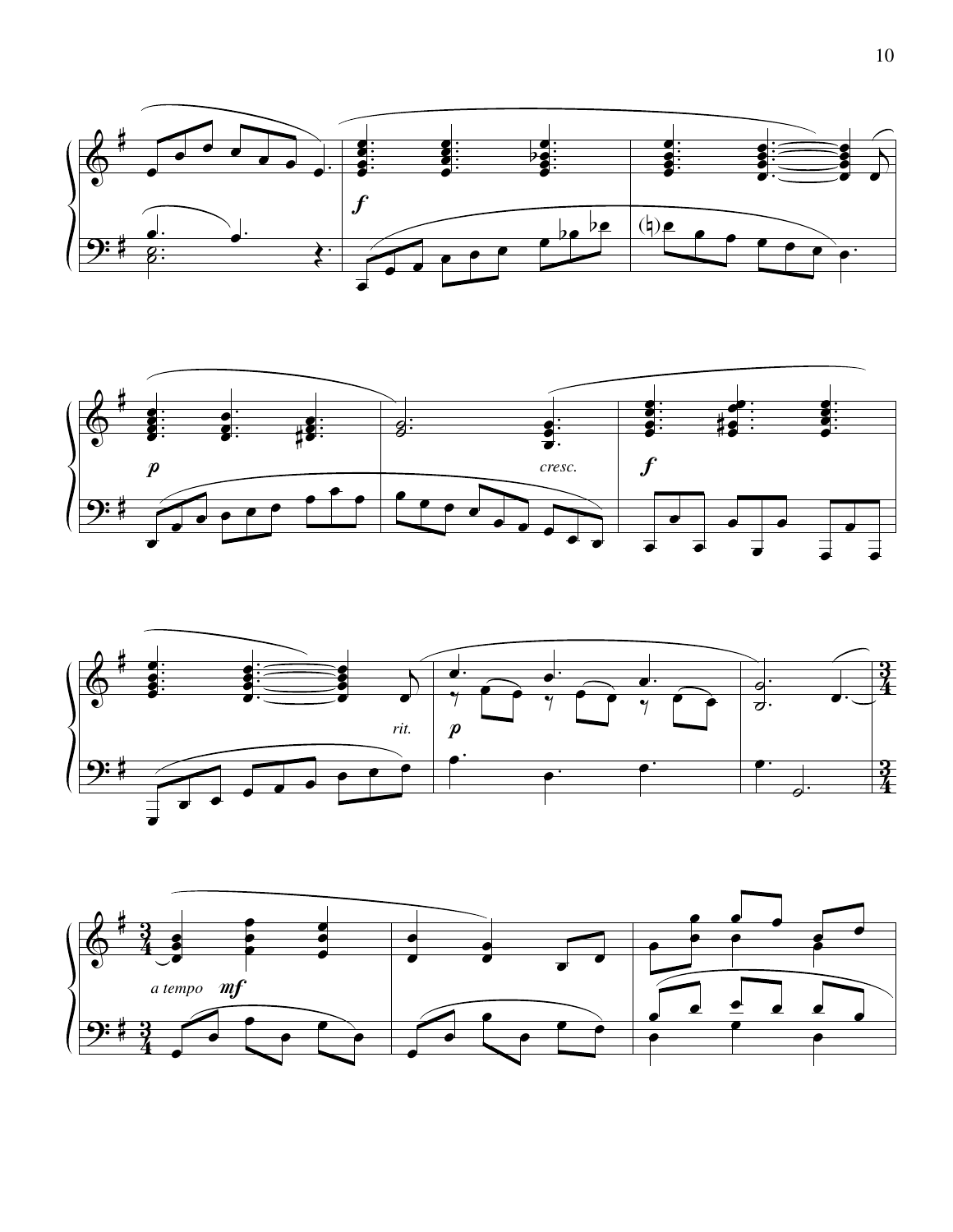





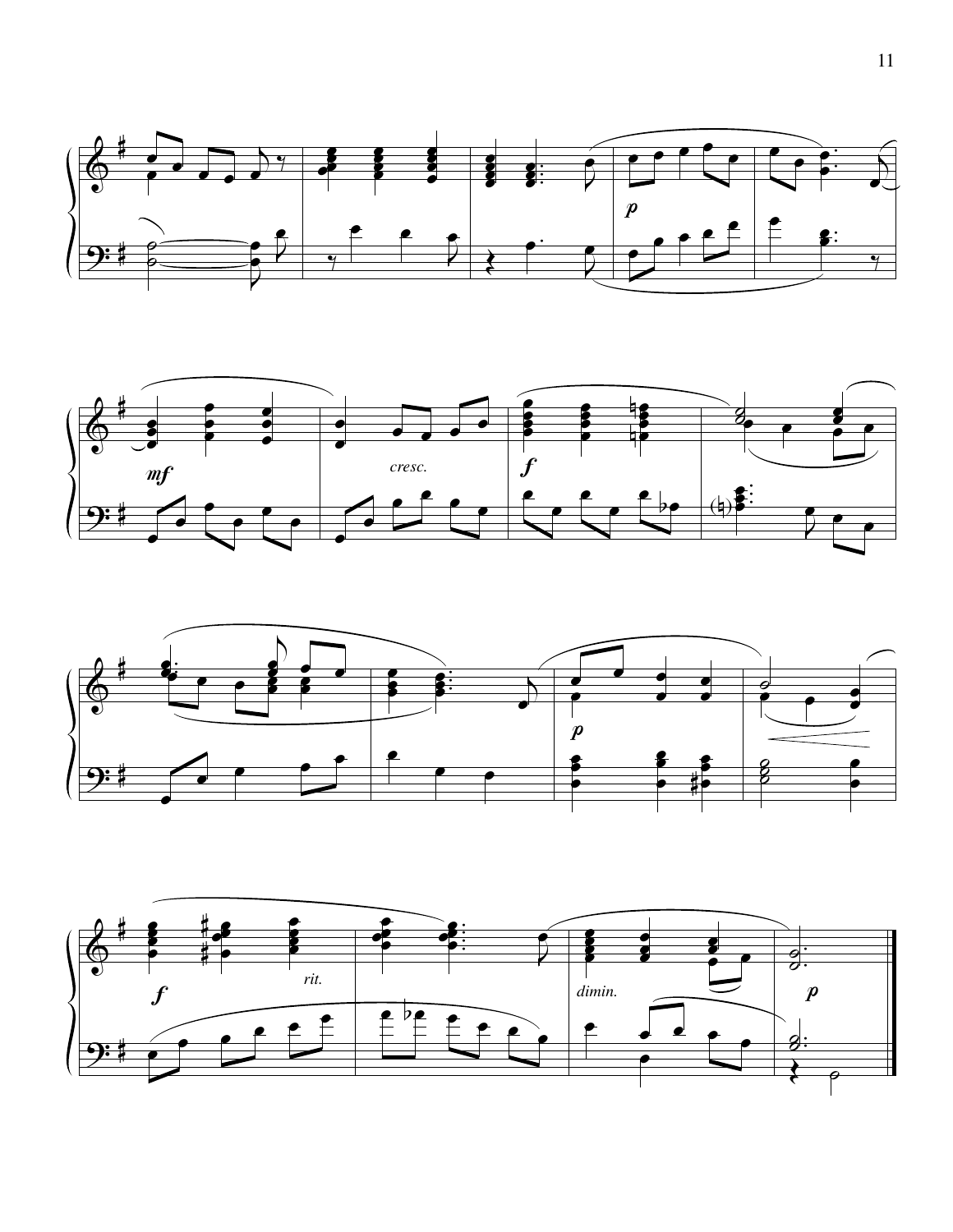### **Ere You Left Your Room This Morning**

W.O. PERKINS arr. Bonnie Heidenreich







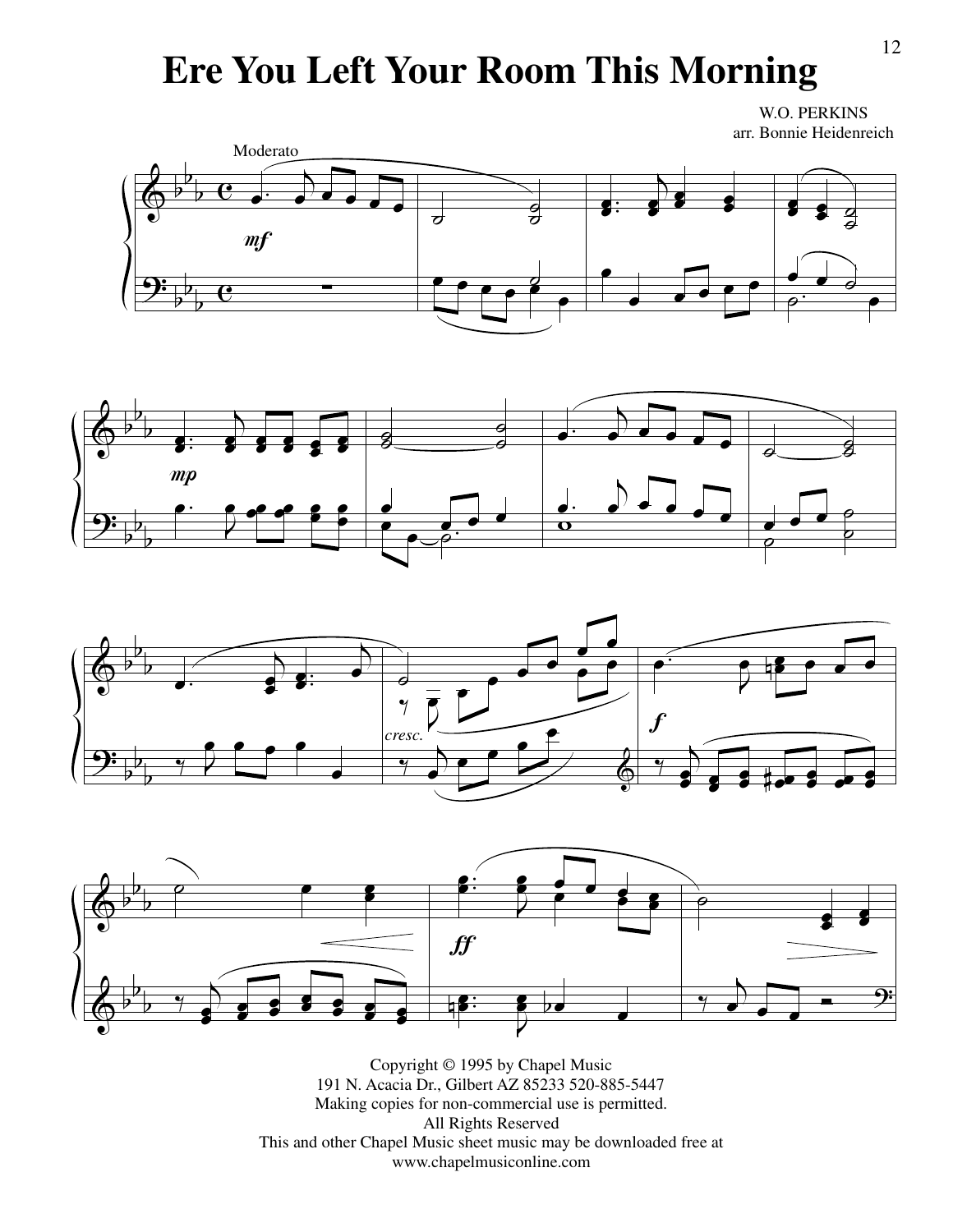





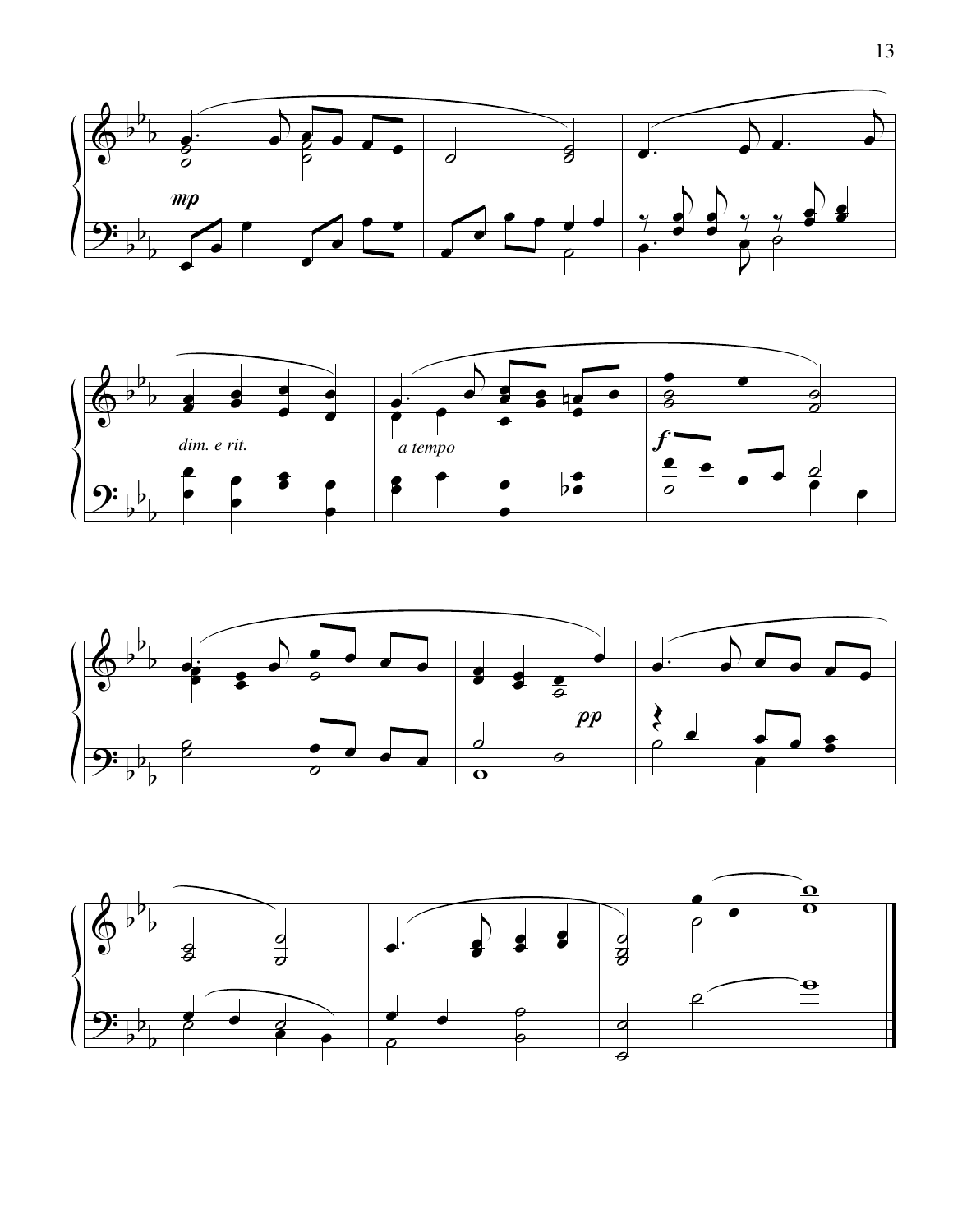# A Poor Wayfaring Man of Grief  $14$

GEORGE COLES arr. Bonnie Heidenreich







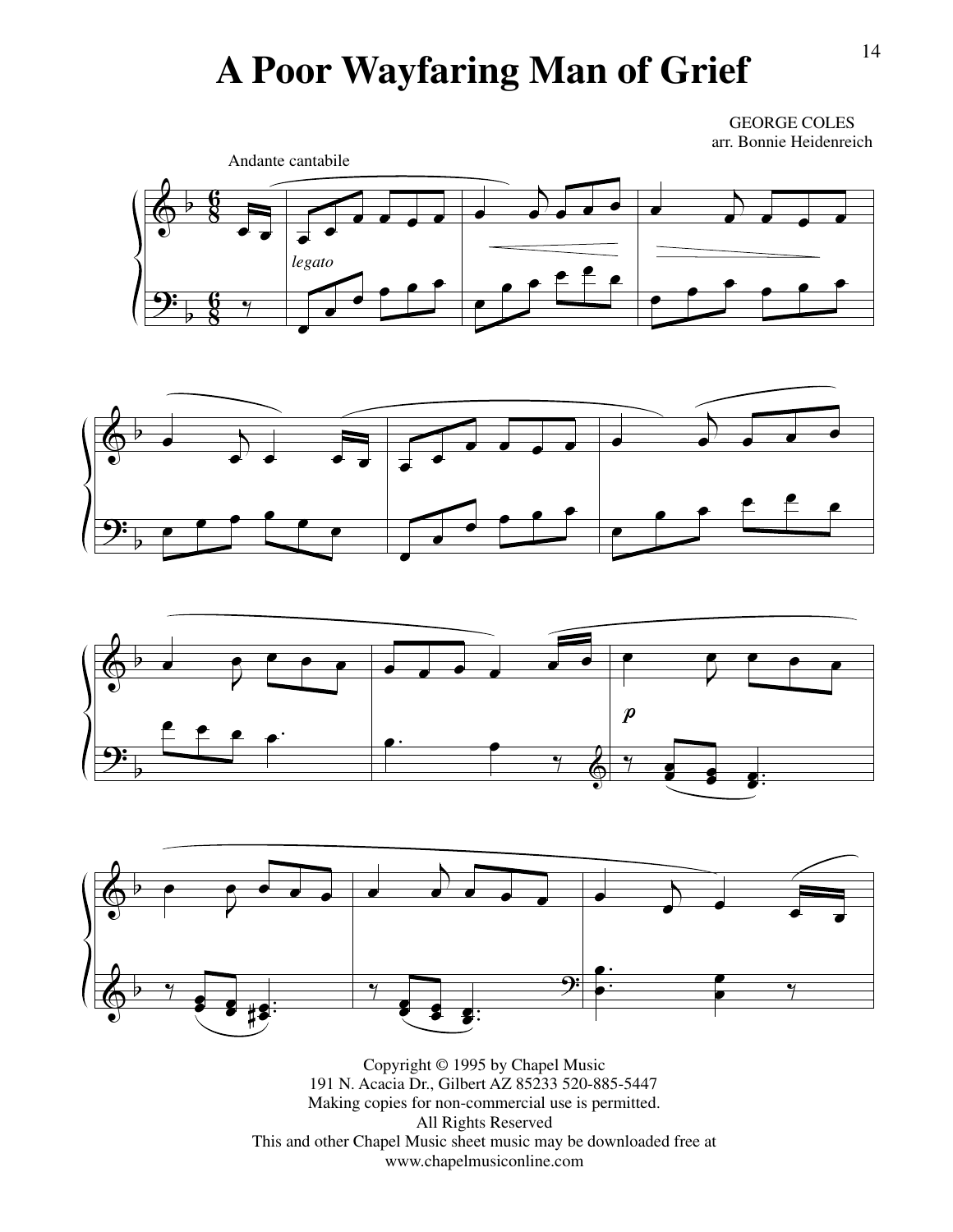





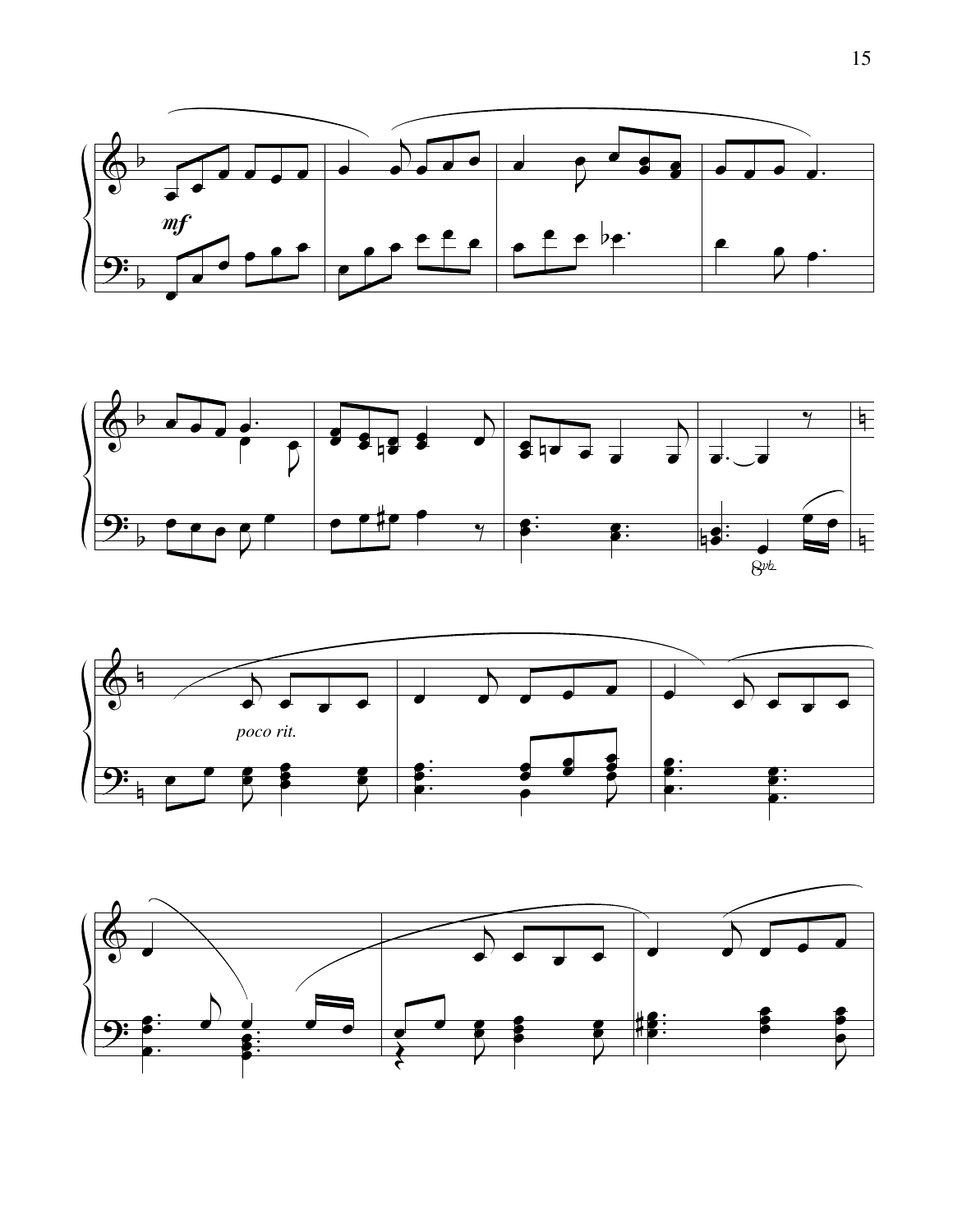





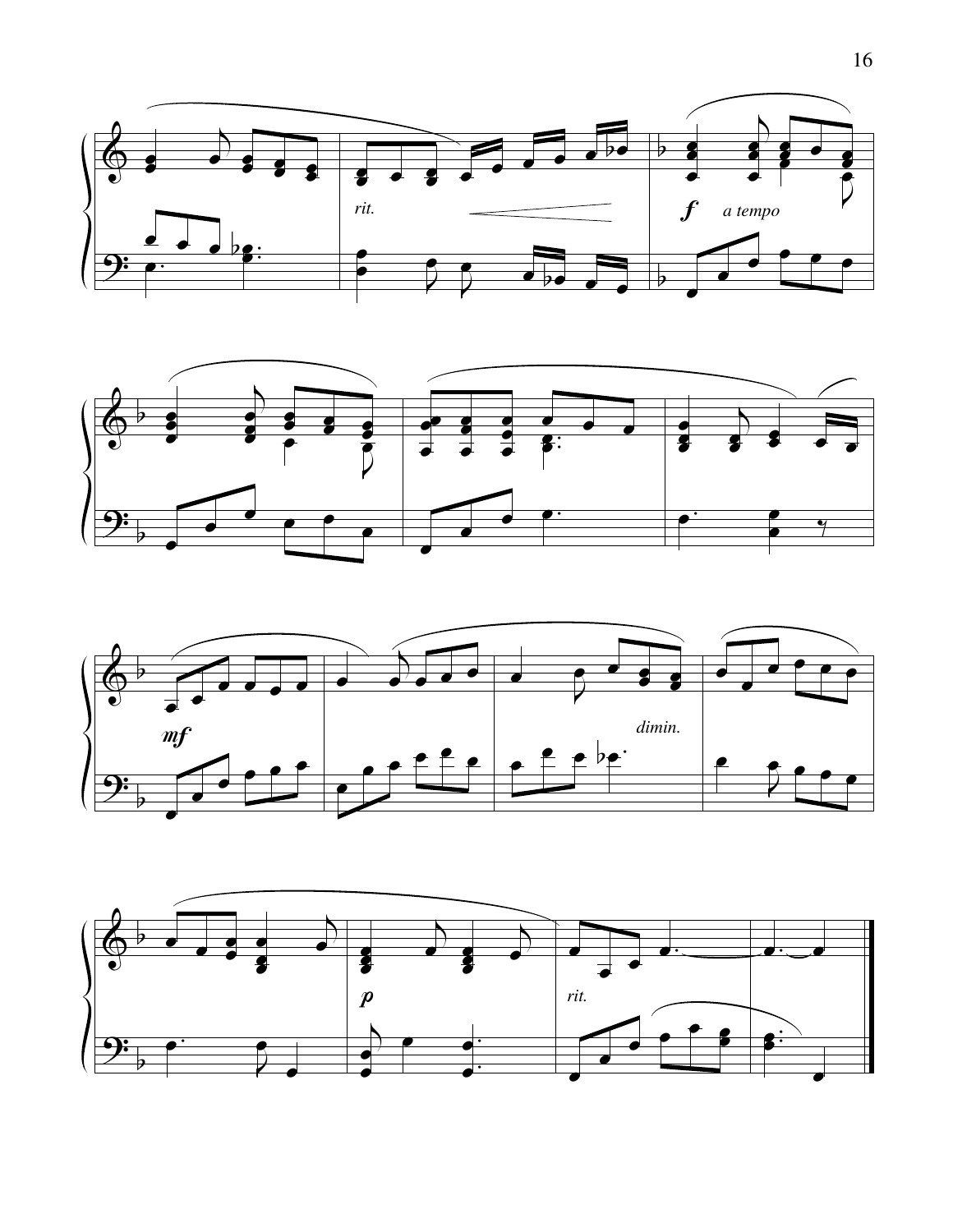### **Silent Night**

FRANZ GRUBER arr. Bonnie Heidenreich







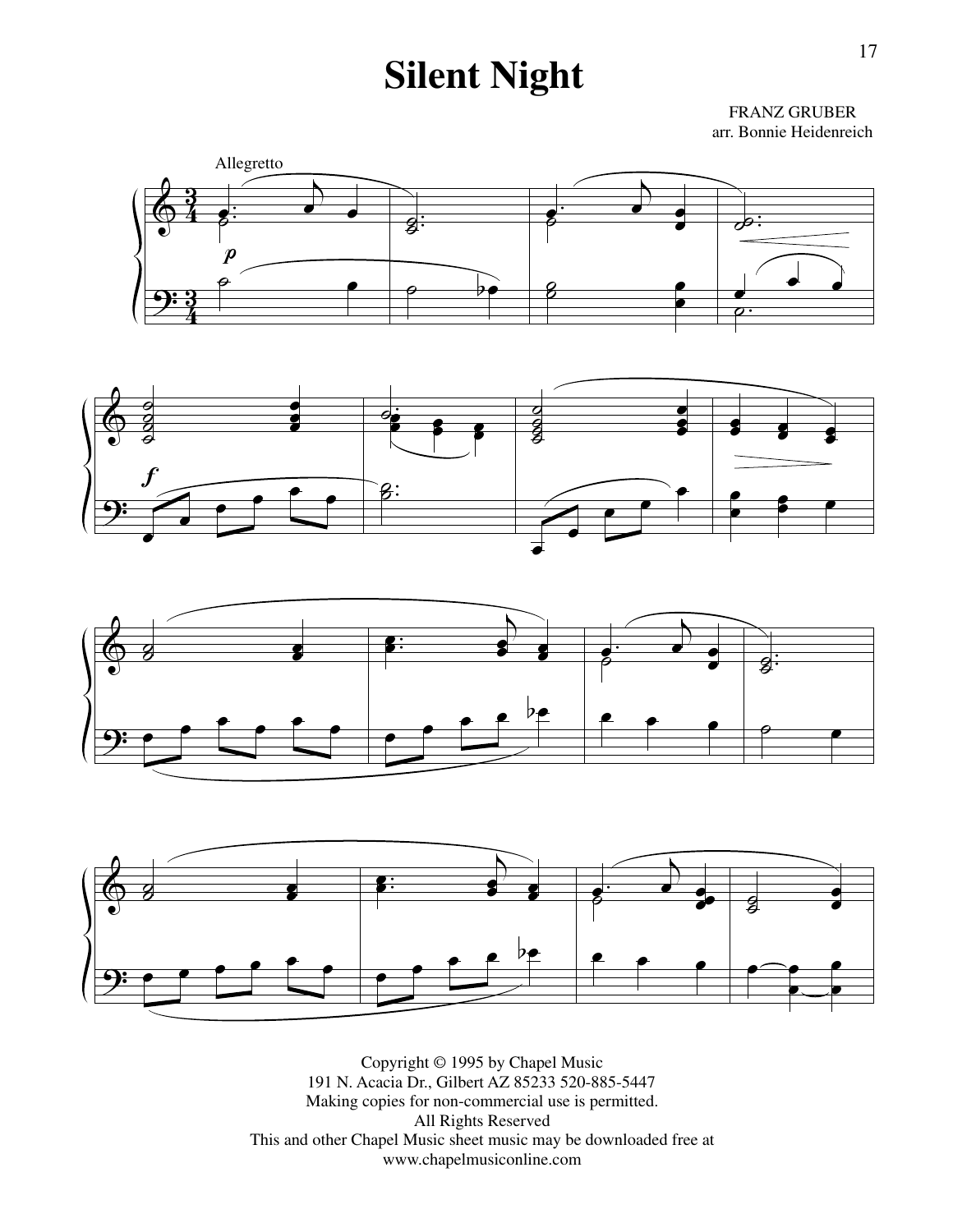





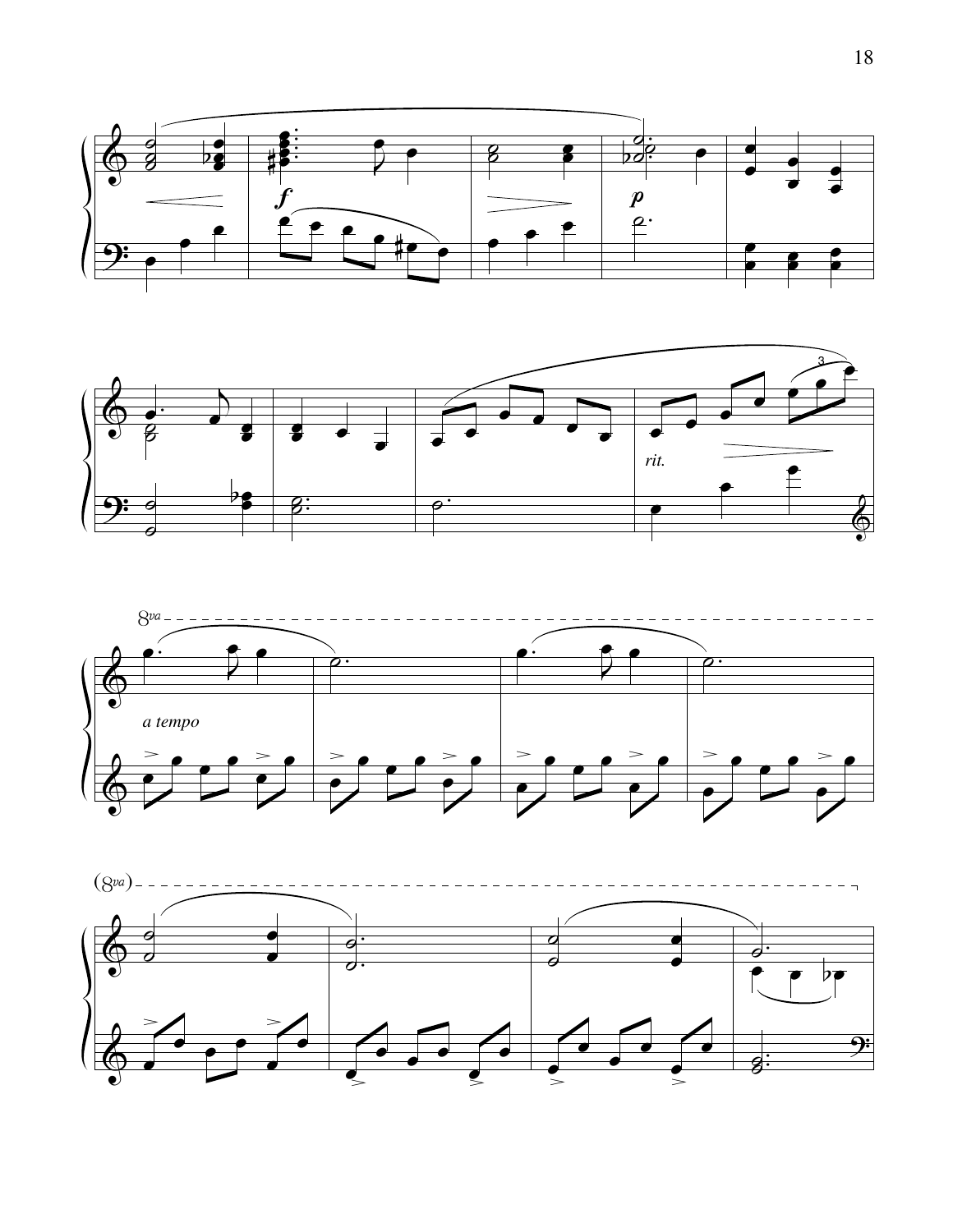





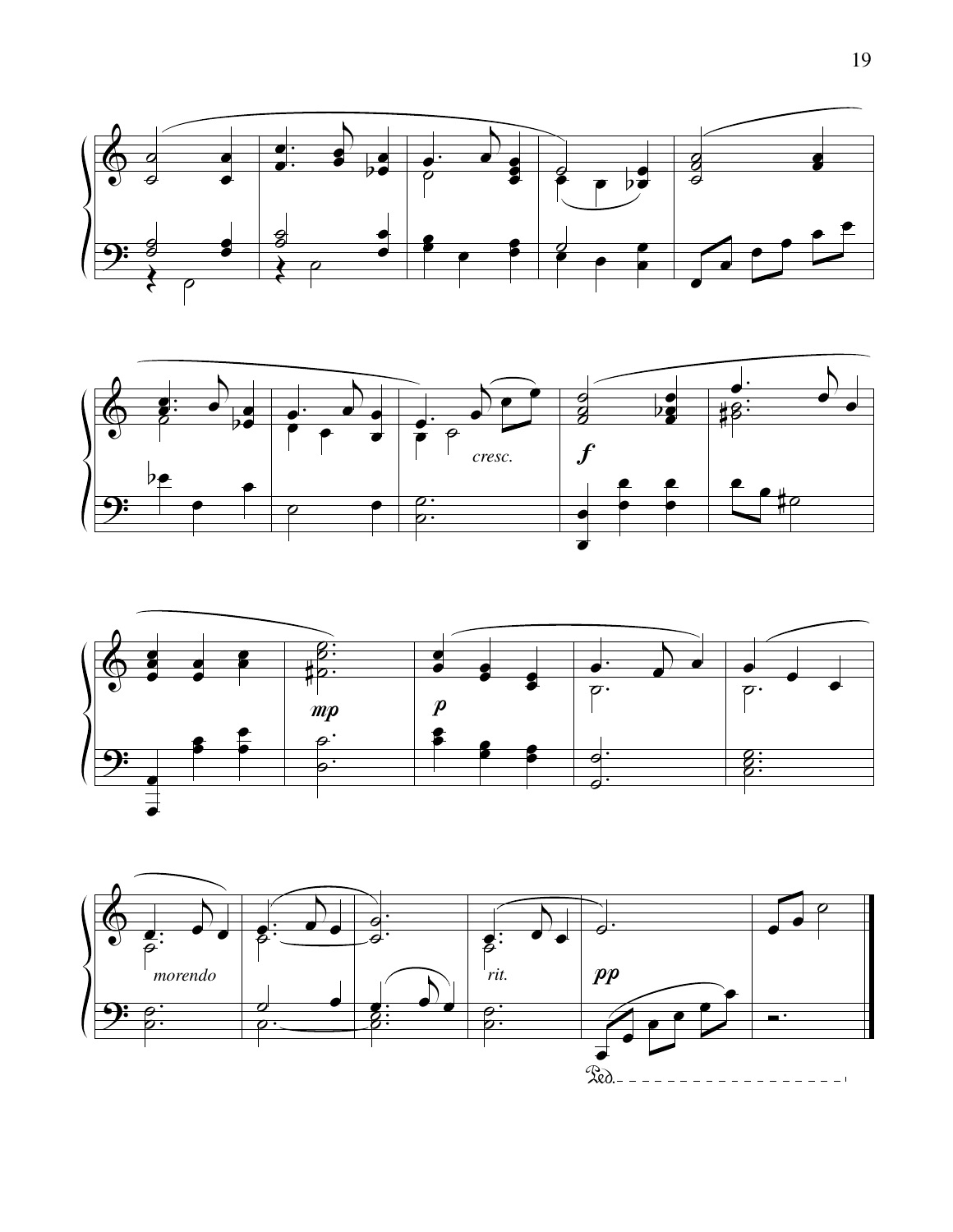### **Dearest Children**

J.M. MACFARLANE arr. Wilford Andersen







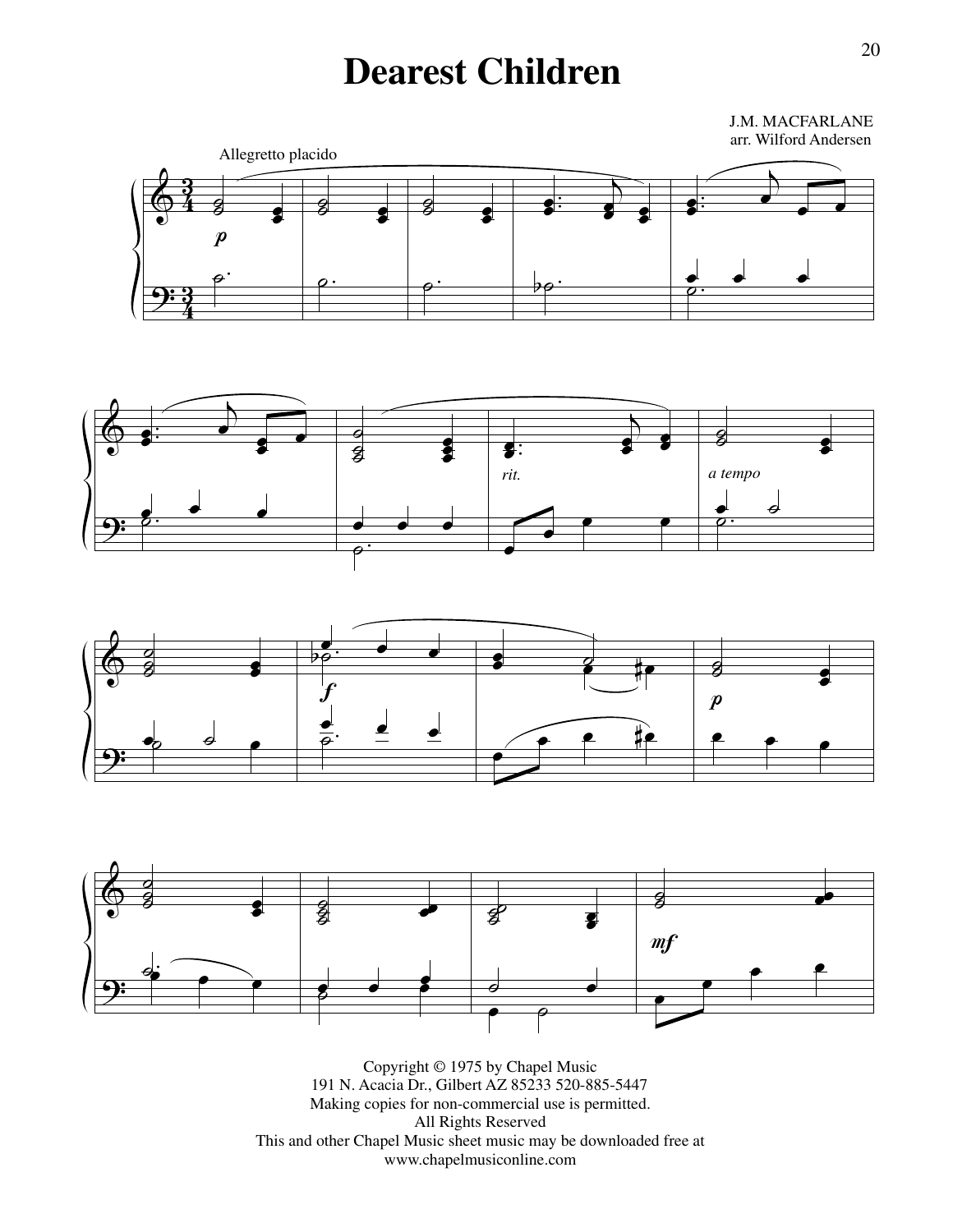





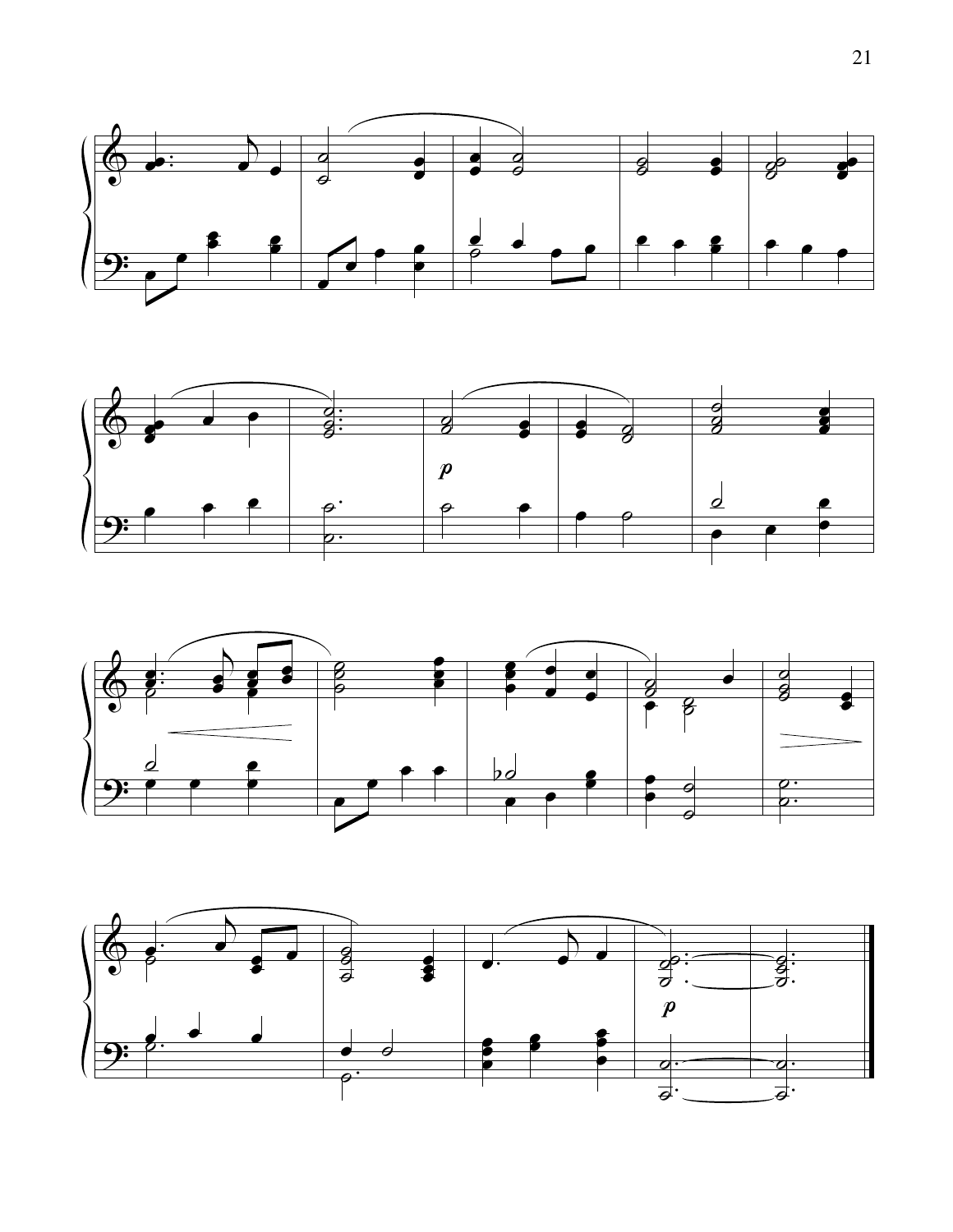### **God Be With You**







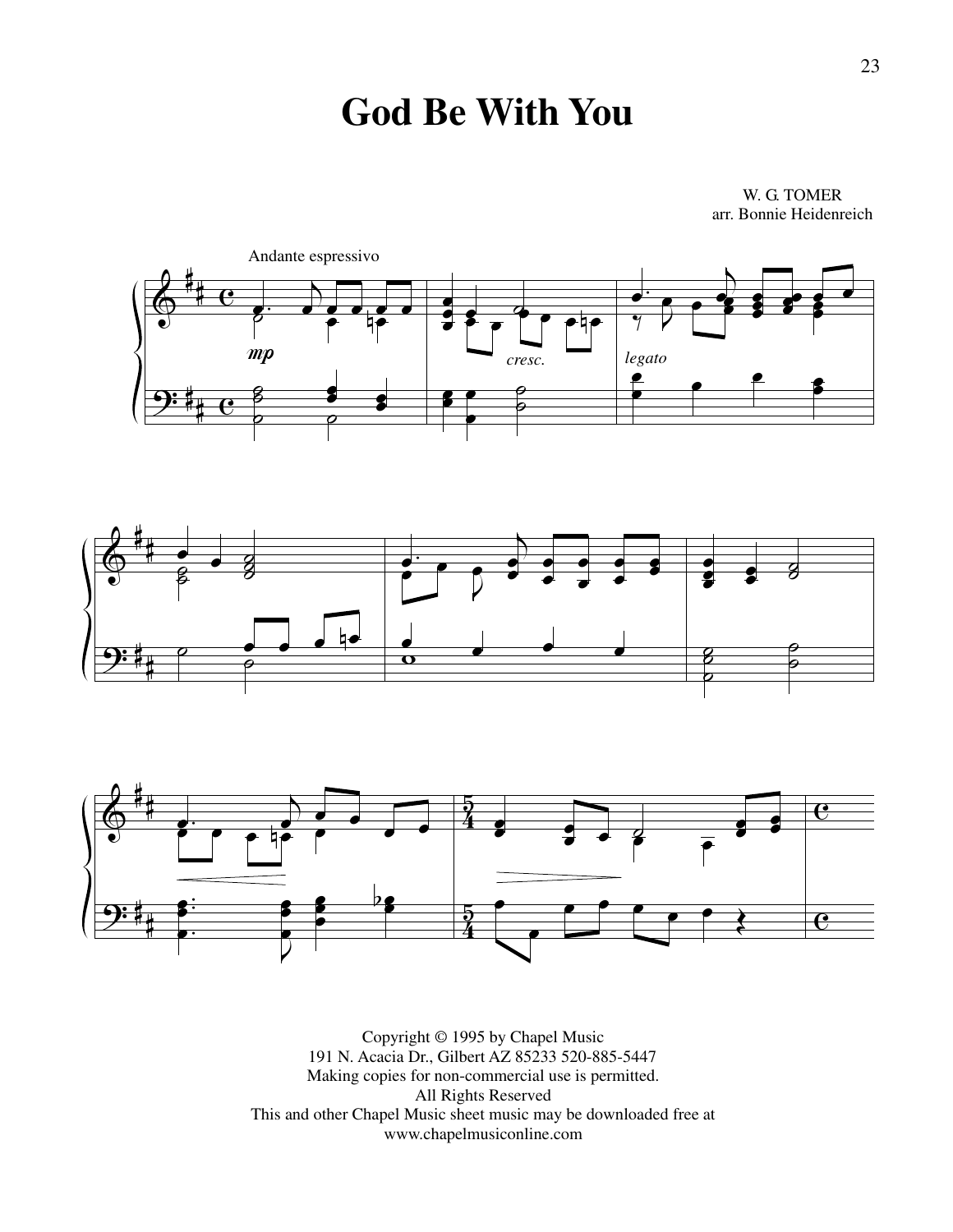



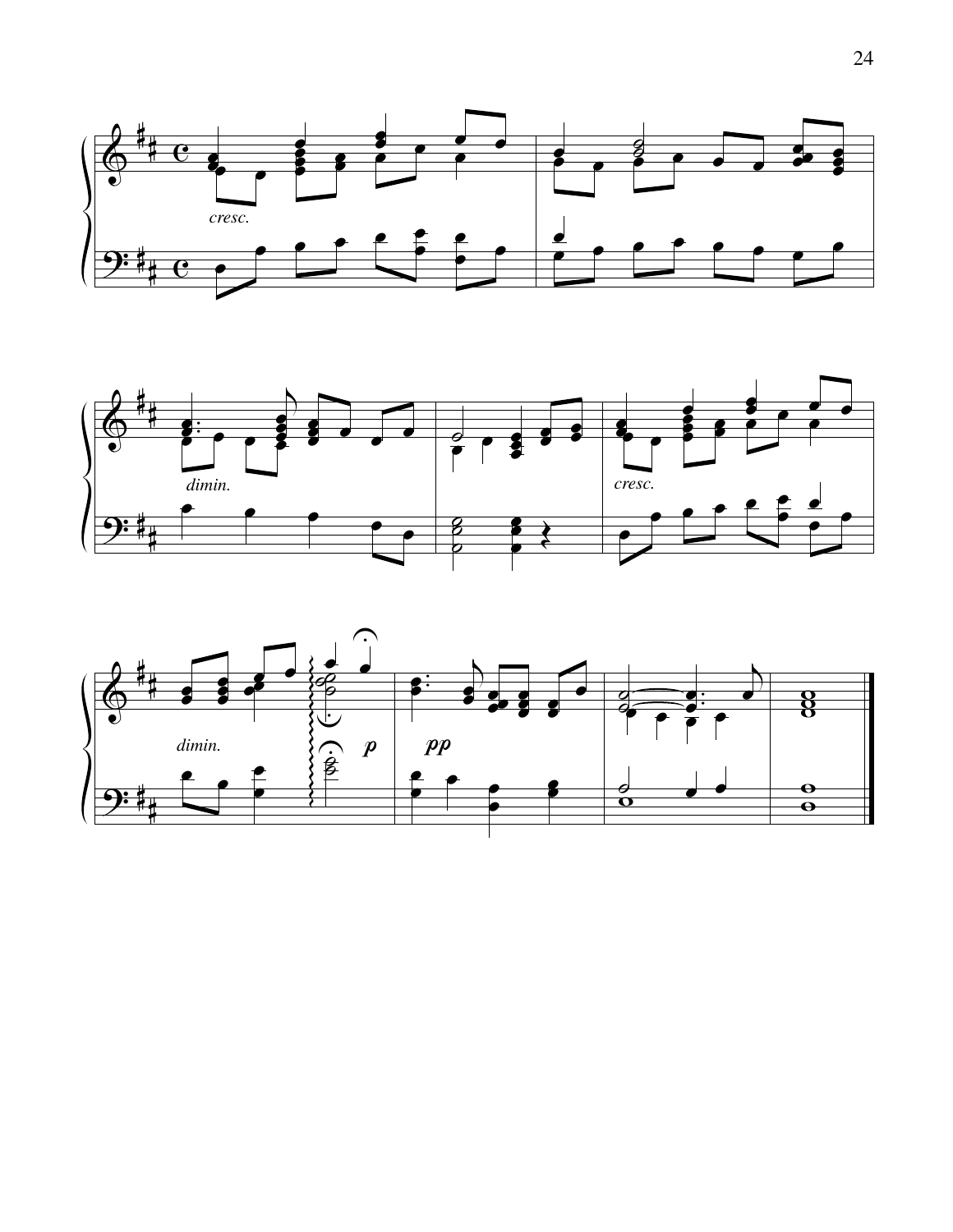## Give, Said the Little Stream 25

WILLIAM B. BRADBURY arr. Wilford Andersen and Bonnie Heidenreich

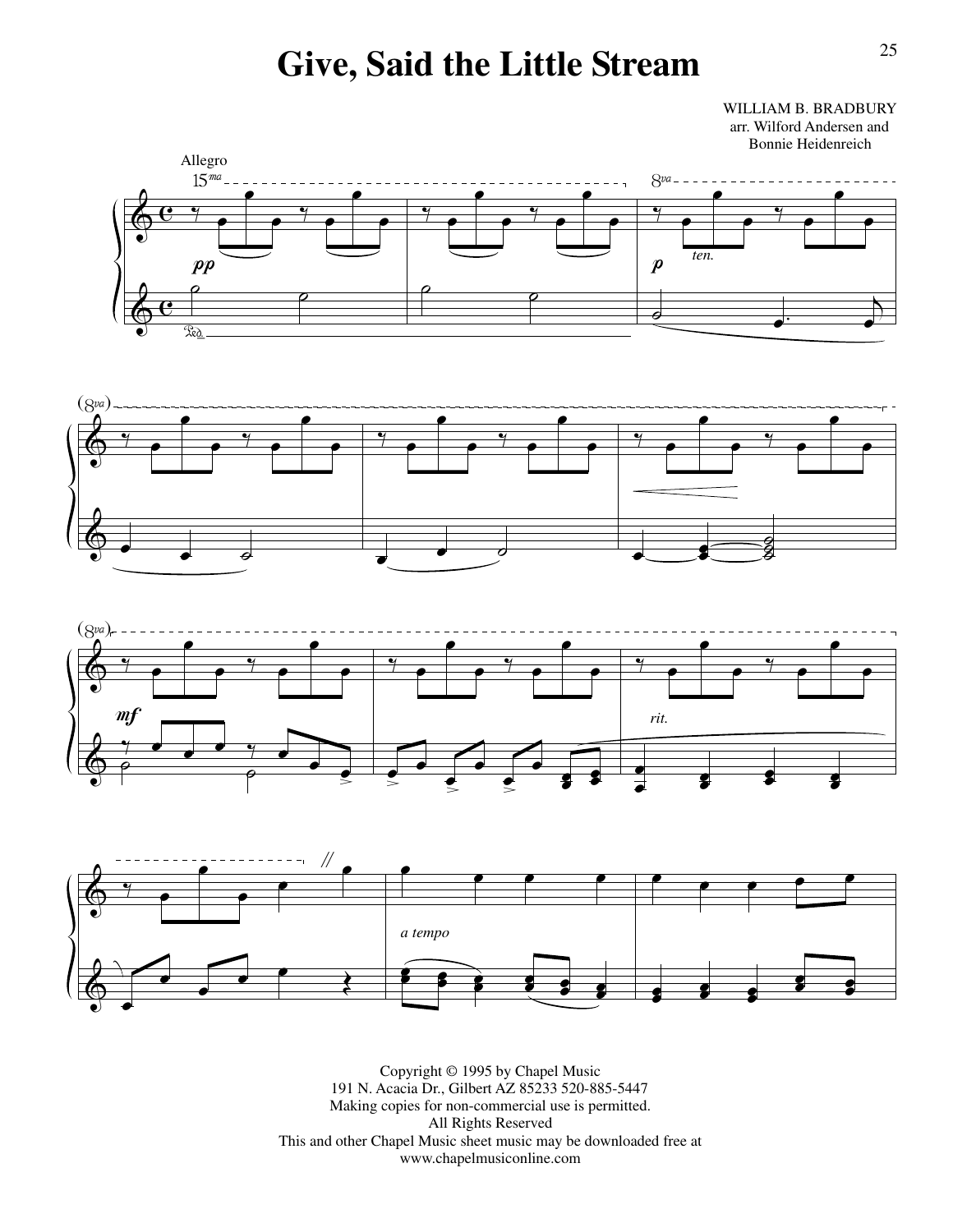